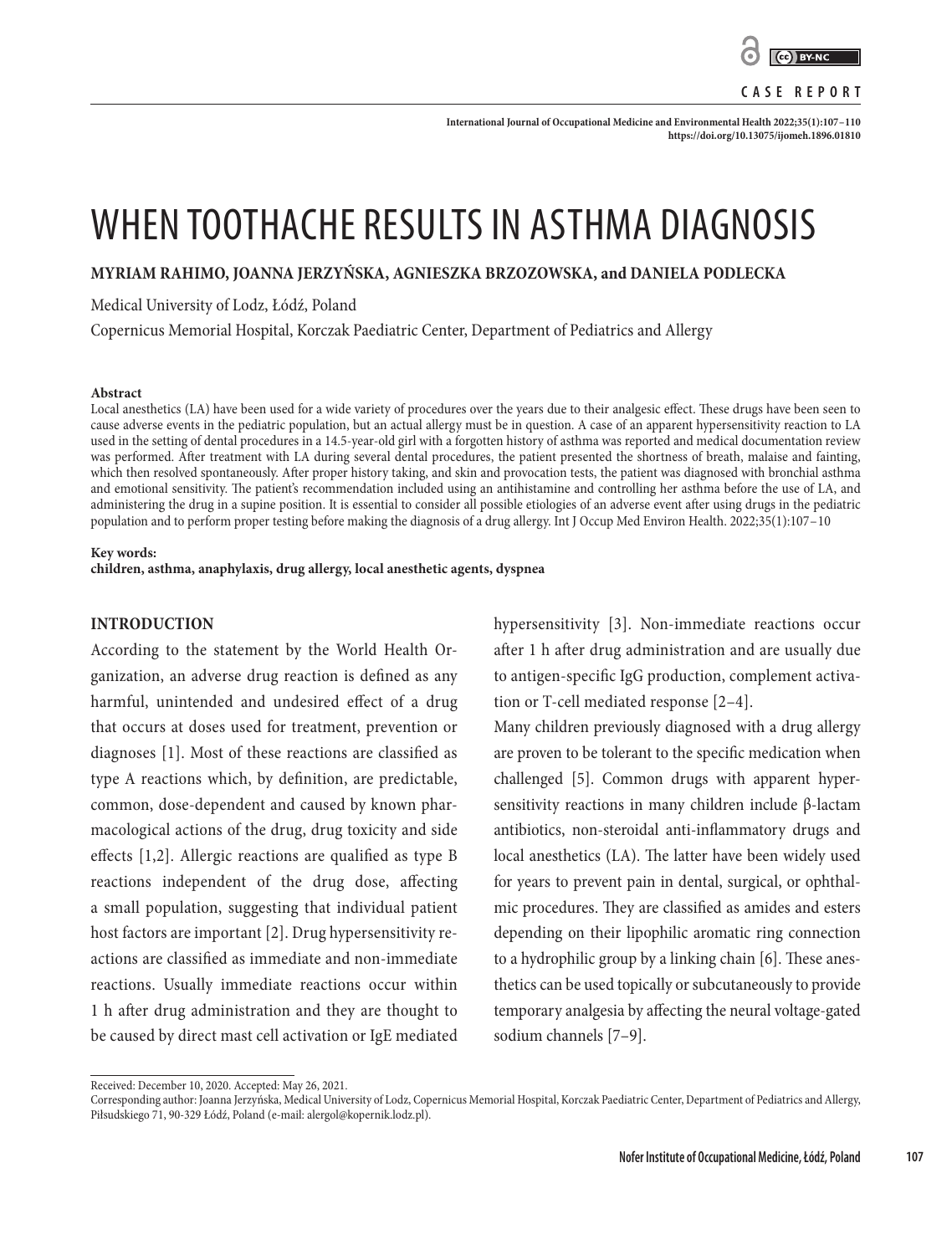Amide anesthetics are more preferred than esters due to less unfavorable outcomes. Adverse effects with local anesthetics have been widely reported, but only <1% of all reported reactions were true IgE mediated allergic reactions [8]. An adverse drug reaction is defined as a response to a drug, which is harmful and unintended [5]. Here the authors presented a report on a pediatric patient with an adverse drug reaction similar in presentation to hypersensitivity following the LA use during a dental procedure. They discussed the case as well as reported the diagnostic and treatment strategies which can be implemented.

### **MATERIAL AND METHODS**

Written consent regarding the case report was obtained from parents. The patient's anonymity was preserved. A 14.5-year-old girl was admitted to the ward on an elective basis to diagnose allergies to LA. The first episode of an adverse reaction after LA occurred about 5 years before, during a dental procedure in which lignocainum was used as LA. The patient fainted without the loss of consciousness. As reported by the girl, there was a slight shortness of breath, following which the symptoms resolved spontaneously after changing the position. After about a year, a similar event took place when applying an articulated swab to the gum. The patient reported about 2-minute-long shortness of breath and general malaise, which also resolved spontaneously. The last episode, in November 2019, involved administering articaine at the Institute of Dentistry, following which the girl experienced visual impairment and heavy breathing about 5 min after administration, these symptoms once again resolving spontaneously. At that time, no further dental procedures were performed.

On admission to the hospital for expanded diagnostics of drug allergy, medical history was reviewed since the patient's birth. After several attempts to get a detailed medical history, the patient's mother recalled her daughter being diagnosed with allergic rhinitis and probable bronchial asthma when she lived in Ukraine at the age of 5. The patient was then under the periodic control of a pulmonology out-patient clinic. There was no regular treatment of allergy beside periodic nasal steroids and salbutamol on an emergency basis. The child was under pulmonological control up to the age of 7, and then she was released from regular control due to the remission of allergic symptoms.

### **RESULTS**

At the time of admission, the child was in a good general condition and the physical examination did not reveal any deviations from the normal state. The results of diagnostic tests showed an elevated total IgE level (849 IU/ml), specific IgE for house dust mites in classes 5 and 6, and for grass pollens in class 3. Pulmonary function tests were performed during the hospitalization. In the bronchial reversibility test,  $FEV_1$  improved by 11% with an improvement in the study curve. In plethysmography, a reduced airway resistance by more than 100% was observed. Nitric oxide in exhaled air was slightly increased to 27.9 ppb.

While setting up the intravenous route, the girl reported feeling unwell and fainted. The child's well-being improved after changing to a supine position.

Skin prick tests and an intradermal test were performed with articaine and mepivacaine, both yielding negative results. Due to the patient's and her mother's high anxiety before administering articaine, a provocation test with an alternative drug (mepivacaine) was proposed in order to safely perform dental procedures. Another provocation test with articaine is being planned in the future. Subsequently, intradermal tests with mepivacaine were performed, and were also negative. Next, a provocation test with mepivacaine was performed to obtain the doses necessary for LA without adverse effects. During the provocation test and the day after, no adverse events were noted.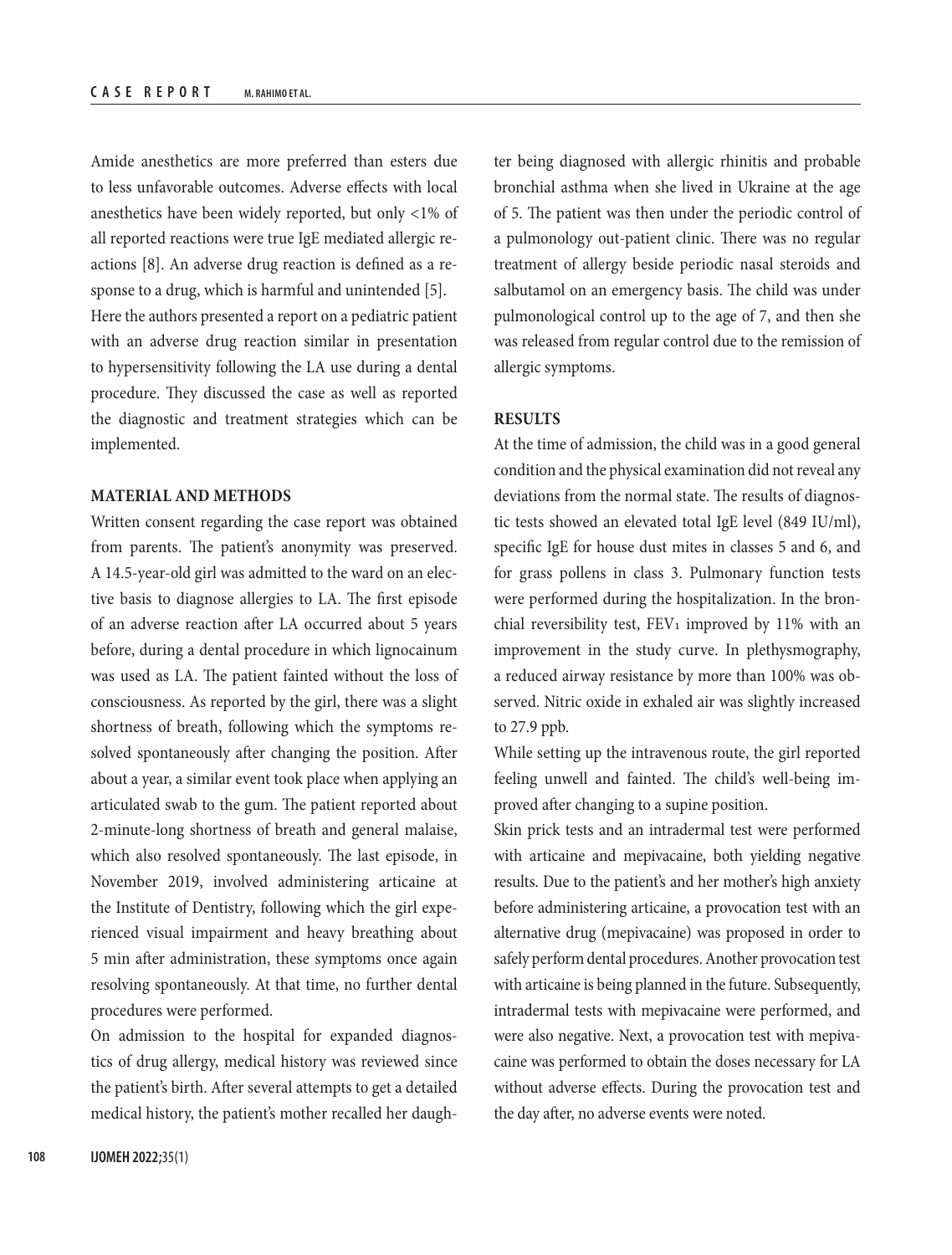Based on the history, the physical examination, and the results of diagnostic tests, bronchial asthma and emotional hypersensitivity were diagnosed. Immediate allergy to LA has not been confirmed. The girl was discharged home in a good general condition. Asthma treatment with inhaled steroids and antihistamines was ordered. Due to the girl's sensitivity to stress (prick, blood collection, dental procedures), the patient and her parents were also advised to perform the procedures mentioned above in the supine position after the oral administration, about 1 h before the procedure, of 25 mg of hydroxyzine. In the case of dyspnea and malaise during procedures, the Trendelenberg position should be used altogether with an additional dose of budesonide/formoterol.

#### **DISCUSSION**

Drug reactions have been widely reported in the pediatric population, but only a small part of them were actually evaluated using tests such as drug hypersensitivities [4,5]. Drug hypersensitivity is a type of an adverse drug reaction that is sometimes difficult to distinguish from an allergic reaction [5].

Due to the wide range of reactions that can mimic LA allergy, and the rarity of a true IgE mediated LA allergy, other causes of reactions must be explored. A majority of the reactions were due to psychomotor responses, allergy to concomitantly administered agents, response to procedural trauma and delayed hypersensitivity reactions [8].

The most common adverse reaction during LA use in the setting of dental procedures is mainly psychogenic [10]. Psychomotor responses can include vasovagal syncope which is triggered by intense emotional stress, pain, fear and fatigue, and are preceded by pallor, lightheadedness, diaphoresis and nausea. Other possible psychomotor responses can include hyperventilation/panic attack and sympathetic stimulation [11]. All the possible triggers of psychomotor responses should be considered in those patients who present with adverse reactions following LA use due

to their similarity in the presentation with hypersensitivity reactions. If the administration of LA accidentally gets injected into the vascular circulation, a toxic systemic reaction may occur [12].

Other common reactions to local anesthetics that must be considered include reactions to concomitantly administered agents (latex, antibiotics, additives, and preservatives). Parabens are preservatives used in amide and ester LA. Exposure to paraben containing products can sensitize an individual susceptible to LA, causing an adverse reaction to LA [8].

Clinical history taking is critical in determining the correct diagnosis and the classification of drug hypersensitivity in children [9]. A confirmation of allergy can be done using skin prick tests, intradermal tests, and subcutaneous challenge tests, with skin prick tests being the most common, and subcutaneous challenge being the most definitive. These tests are not only necessary in determining the presence of a drug allergy. They are also used in deciding safe alternatives and appropriate drug doses specific to the patient that will not cause an adverse event.

The patient was treated with mepivacaine as a safe drug, and the appropriate dose of the drug was established for use in the event of the need for dental procedures in this patient. Importantly, thanks to the diagnostics carried out, the patient underwent several dental procedures with the use of LA (mepivacaine) without any side effects. Her reactions to LA were likely psychogenic. To come to the conclusion of a psychomotor etiology of her reaction, several tests were performed, including the skin prick test, the intradermal test, and the provocation test to rule out other causes. All of these tests came back negative for immediate LA allergy. The patient's reaction was due to the intense emotional stress related to dental procedures, uncontrolled asthma, and the spontaneous resolution of symptoms following cessation of the procedure. It is also essential to recognize bronchial asthma in this patient and its relationship to emotional triggers leading to